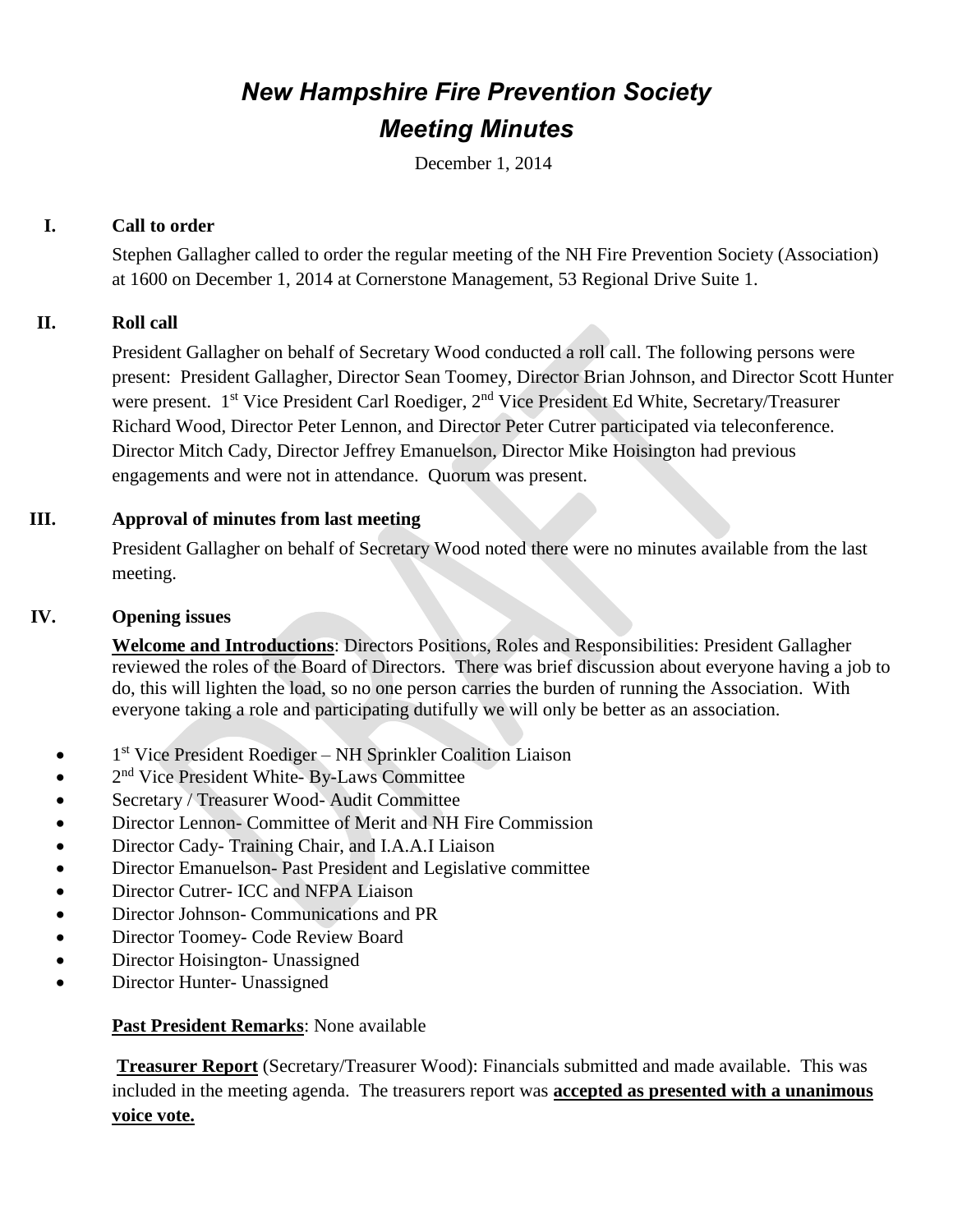**Commission Report** (Director Lennon): Commission approved Inspector III, Investigator, and Fire Life Safety Educator I & II. Much discussion on the 1582 physical and doctors sign off to participate in training.

**Committee of Merit Report** (Director Lennon): Committee of Merit is seeking nominations. There was a find established but there is no money in the account, should have \$500 as previously decided.

**Membership Committee** (Presented by President Gallagher): Helen Burke is the only standing member. There are three levels of membership. Life, Active, and Student. No one on the BOD was aware of any Life or Student memberships. Director Hunter accepted the role as Membership Committee Chair and will work with Helen to establish a list of Potential Life Members.

**By-Laws Committee** (Director White): This has been an ongoing project. Review and revisions were presented and sent with the agenda meeting request. There is still some work to do and some tweaking to do before bringing before the membership of the association for vote of approval to implement changes. This will be an ongoing project and will move to **Old Business.**

**Legislative Committee** (No report available): Discussion from Director Toomey and Director Hunter reference H-180 Adoption of 2015 101 & 1. Discussion reference following up with Director Emanuelson to see if he has an info for clarification. Director Toomey state he would also follow up on gathering info.

**Training committee and I.A.A.I** (No report): Director Gallagher presented the training that was currently scheduled.

- Jan 5-8, 2015 CFPE @ NHFA
- Feb 3-4, 2015 Phil Ackland Kitchen Hood Investigations @ NHFA
- $\bullet$  March 12, 2105 NFSA, NFPA 25 @ NHFA
- April 2015 TBA
- May 14-15, 2015 NFSA 2 day Sprinkler Plans Review Class @NHFA

Discussion about bringing the I.A.A.I. Court Room Testimony and Prep class. This is the last step to gaining CFI credentials and to run will require 8 participants that are in their final stages of certification and are needing this module.

**Sprinkler Coalition** (Presented by President Gallagher): President Gallagher brought forth the idea of the sprinkler coalition committee, after his return from the Sprinkler Summit held in North Carolina. **Moved to New Business**

**ICC & NFPA** (Director Cutrer): Previously voted to be an ICC chapter with no movement since the vote. Meetings have been had with Bill Nash the new ICC rep and more to follow on this front. Any action will be followed up under **Old Business.** NFPA discussion about making the Association the partnering agency for testing in the state of NH. Currently it is designated under Rochester, as Director Cutrer is the approved testing partner. Any Action needed on this will move to **New Business**.

**Communications and PR** (Director Johnson): Will work to update the web site and establish a member's only section. President Gallagher has ability to E-mail the membership. Cornerstone currently makes changes and updates and we should continue this relationship. Discussion about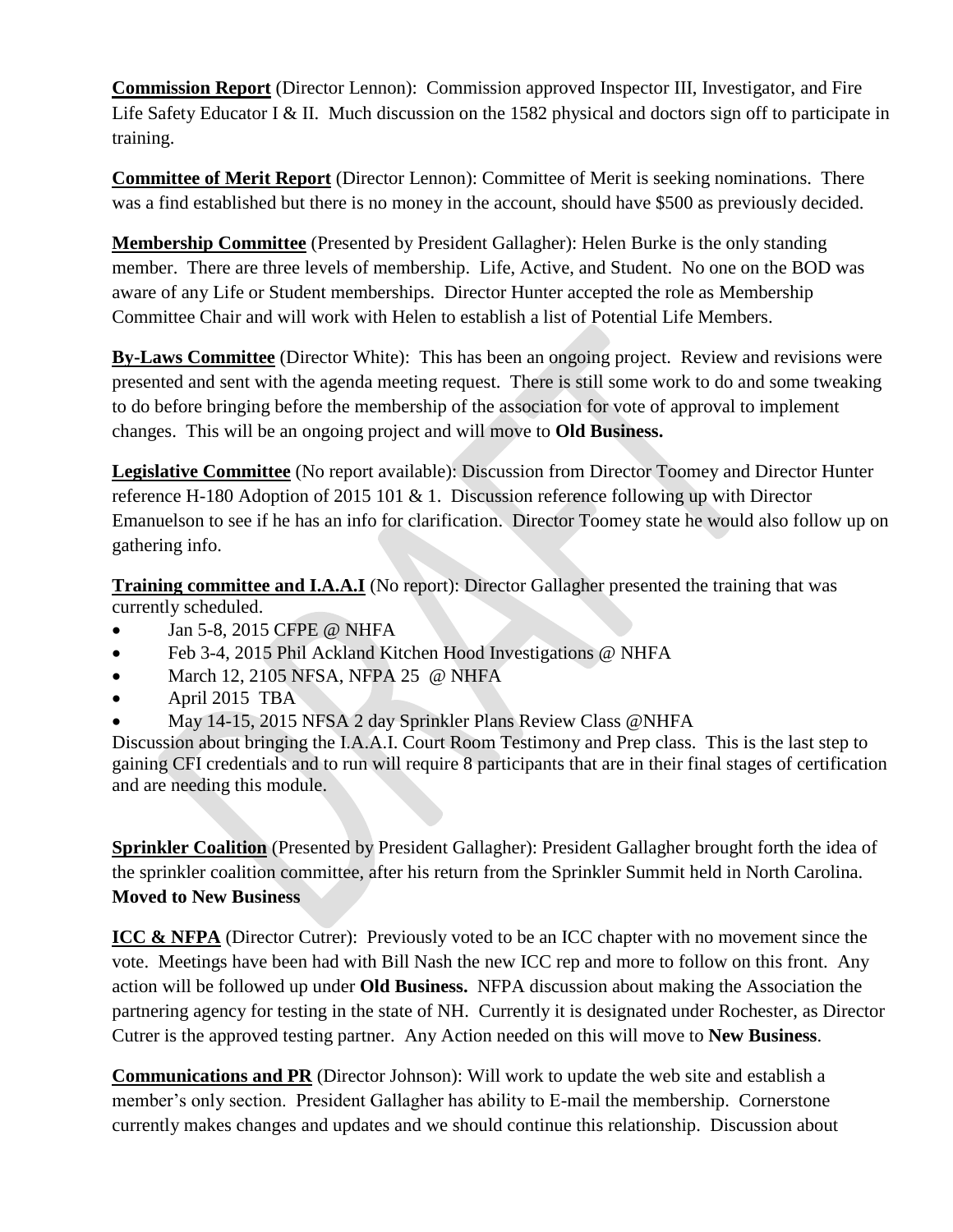keeping open lines of communications to the members and relaying "Life Safety" type trainings and other related information that is Fire Prevention Related.

**Code Review Board** (Director Toomey): Working on the 2015 codes. Meetings are the second Friday of every Month at 1000 in the 2<sup>nd</sup> floor conference room at the Department of Safety, 33 Hazen Drive, Concord NH. All are welcome to attend and encouraged to share their opinions.

**Youth Fire Setter Coalition** (President Gallagher: Really need a BOD member to take on this role. They are having meetings and working on their conference. This is something that was voted on by previous boards and a representative from the Association should attend every meeting. Their conference is rescheduled to 3/26/2015.

#### **V. OLD business**

- **a) ICC**: Vote previously taken by the Association. Now proceeding with Bill Nash, more to follow. **Moved to Committee reports for future meetings**
- **b) Youth Fire Setter Intervention**: Previously voted to take them under out leadership. The Registration with the State is completed and Treasurer Wood to establish a separate account for financial matters. **Moved to committee reports for future meetings.**
- **c) Nexis Lexis Law Books:** Most of the law books were handed out at the Primex convention. There are 13 left with President Gallagher and NHFA. 27 more are needed for scheduled Inspector I classes and NHFA Invoiced for the full 40 when delivered. Director Emauelson has new activation codes for the online component if you hear of anyone with issues logging in.

#### **VI. New business**

- d) Sprinkler Coalition: Motion was made and seconded to establish a Sprinkler Coalition and take the lead on this front in the State of NH. Motion passed unanimously. 1<sup>st</sup> Vice President Roediger will be the liaison of the Association to the Coalition
- e) Audit Committee: motion made and seconded to establish an audit committee to review the financials and the process established with Cornerstone management. Secretary/Treasurer to take the lead on this with Director Hunter and Director Johnson rounding out the Audit Committee. **Audit to be completed after January for presentation at the March Association Meeting.**
- f) Life Membership: Motion to identify Potential Life members. **Tabled, referred to Membership Committee to address future needs.**
- g) Future Meetings: Discussion about getting an annual calendar published and establish dated for quarterly Association meetings and BOD meetings every two months. President Gallagher proposed meetings for January and March and recommended the BOD discuss through BOD E-mail, Future dates.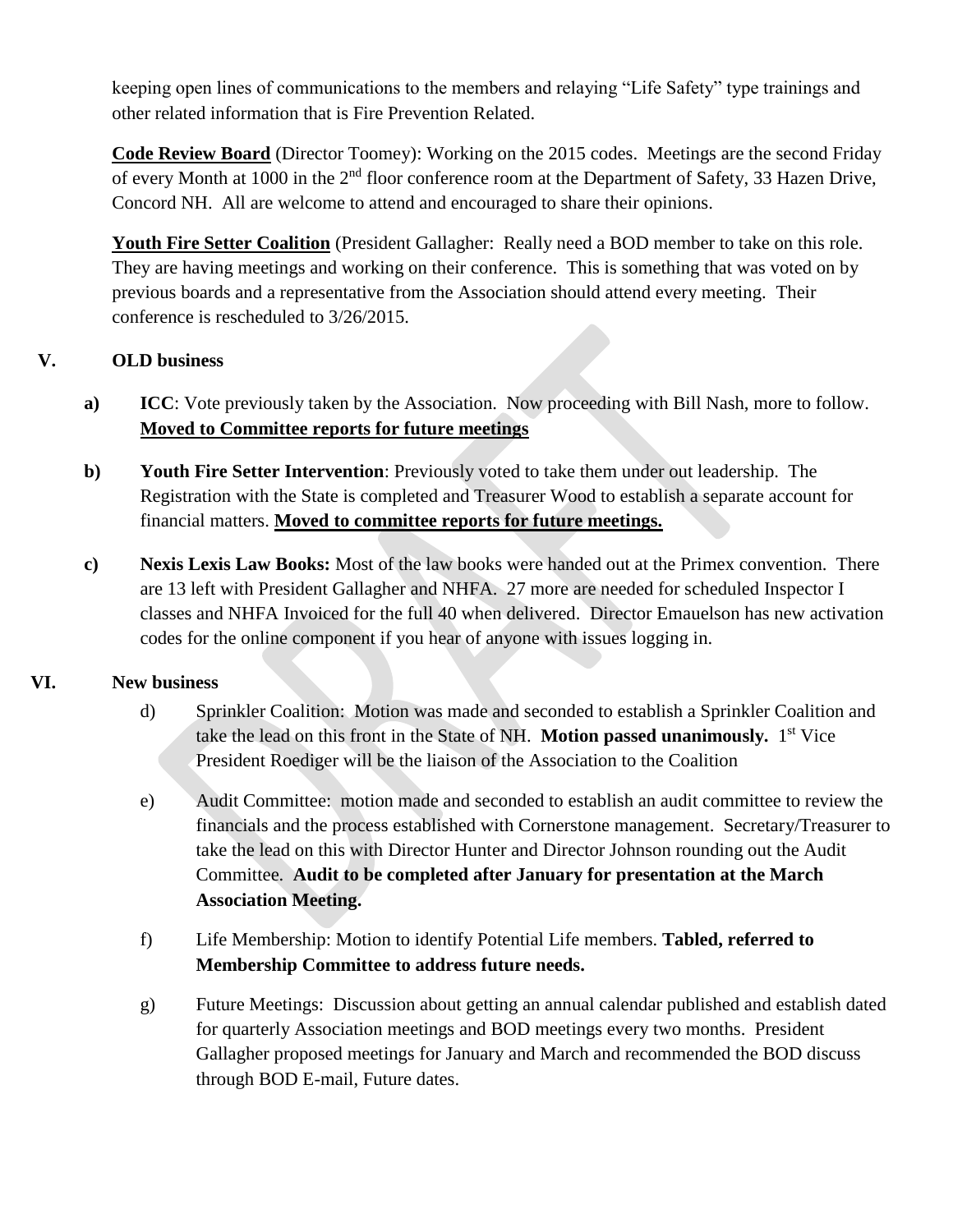- January 8 Board of Directors Meeting at the NH Fire Academy 0800. All Board members should try to attend to be introduced to the students in the CFPE class the Association is co-hosting. President Gallagher will bring refreshments for the BOD
- March 12 NH Fire Prevention Society General Association Meeting at NH Fire Academy. 0800-0900. NFPA 25 class from NFSA follows the Association meeting. Refreshments will be provided.
- There was further discussion about evening meetings and seeking the ability to reach all demographics of the Association. Discussion of a Dinner/General Meeting in June, more to follow. **Move to Old Business at next meeting**

#### **VII. Adjournment**

Stephen Gallagher adjourned the meeting at 1647

Minutes submitted by: Director Scott Hunter

Minutes approved by: Pending approval at next BOD meeting.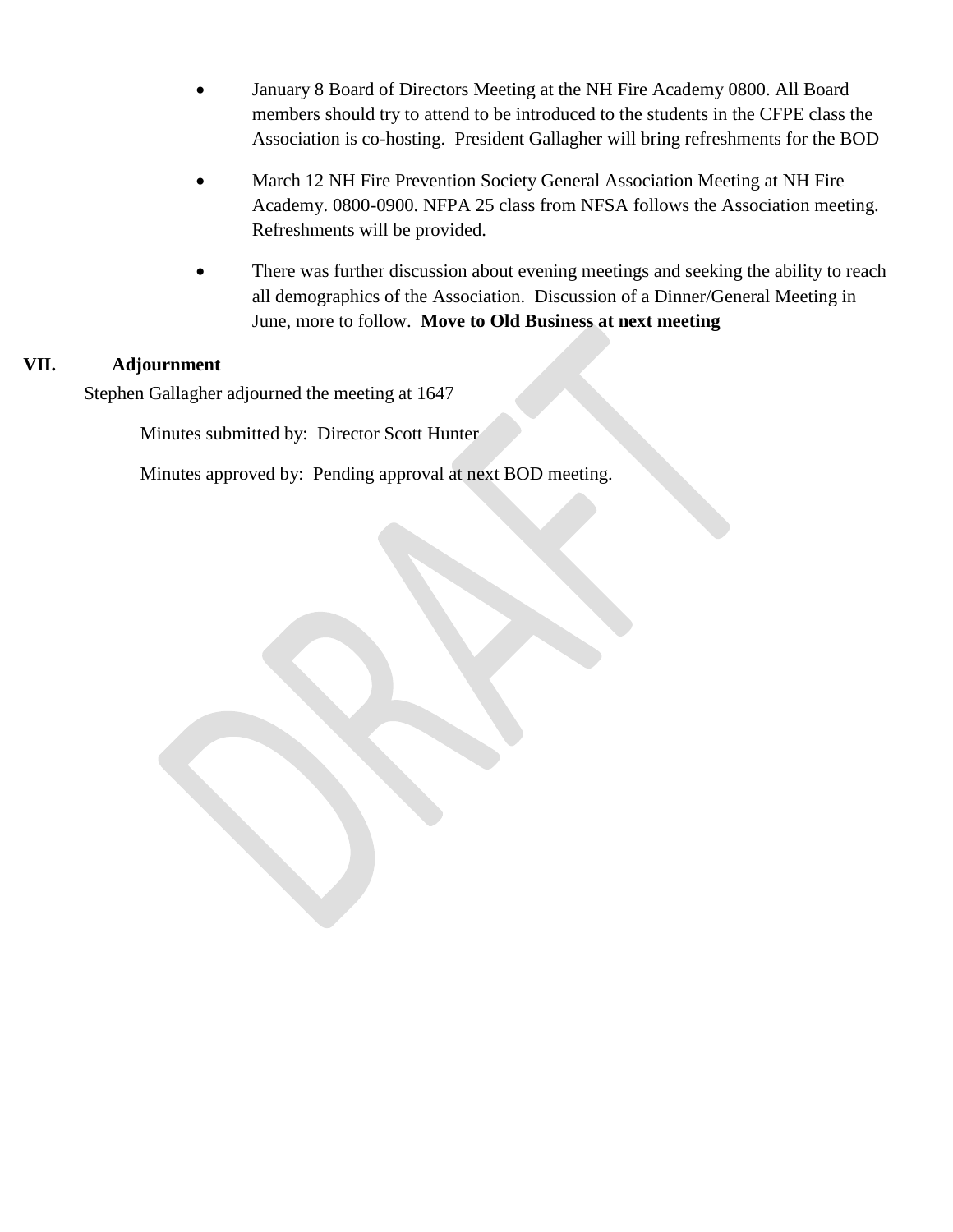# YOUTH FIRE SETTER NOTES

#### NOTE 1:

The New Hampshire Youth Fire setter Task Force is continuing to prepare for the conference, new date is March 26, 2015.

We would greatly appreciate your assistance and participation getting information together about what departments currently use for fire setter intervention programs. We have scheduled a meeting on November 20, 2014 from 10-12 at Pine Haven Boys Center in Allenstown to display and discuss the programs used in NH. Our goal is to simplify and create a uniform approach for statewide intervention programs.

(Please RSVP if you can attend the Nov 20 meeting; or if you would be able to forward the information about the intervention program you use)

We are also considering utilizing the Oregon program as a template for a statewide protocol. Please view the link and let us know what you think about this goal.

[http://www.oregon.gov/osp/SFM/pages/yfpi.aspx#Order\\_Free\\_Youth\\_Fire\\_Prevention\\_&\\_Intervention\\_Materials](https://owa.dos.nh.gov/owa/redir.aspx?C=-0i1vTJRokyzOzsjSksTgRJ1aYXq8NEIBYkaT12JUFtm9Zcu2n69cBz3QQx4uhPxr1j9lLV1gy4.&URL=http%3a%2f%2fwww.oregon.gov%2fosp%2fSFM%2fpages%2fyfpi.aspx%23Order_Free_Youth_Fire_Prevention_%26_Intervention_Materials)

Please forward this to anyone you know who provides these programs that was missed on this mailing. Thank you very much for the work you do and your assistance with our work to unify the people and programs helping our youth fire setters.

Patricia B. Hamann Londonderry Fire Department 280 Mammoth Road Londonderry, NH 03053 phamann@londonderrynh.org 603-432-1124

#### **NOTE 2:**

Good morning!!

So our meeting was productive and bittersweet. We made the decision - due to a low enrollment and lack of funds – to postpone the conference until March. We considered waiting another week - but we have to take into consideration that we need a minimum of 50 to be able to use the spaces we have at the academy.

We are going to keep our original date and use it as an opportunity for a round table discussion with the people who have just finished the YFS I & II program and expressed interest. We are hoping that this will also allow us to continue our fund raising efforts and Bill will be applying for the grant in December that even if we don't get in time - will get us in a better spot financially - if we are awarded anything.

Our main concern at this time is to make sure we keep our current sponsors informed and involved. We want to make sure that they know their efforts were not in vain and that we have just had to postpone the conference until March 2015.

We will continue to foster our relationships with our sponsors and again continue to recognize their support during our planning process.

Our next meeting is September 18th in Pembroke to pull together an outline for the 25th.

We are very fortunate to have so many invested people in making this conference happen - and I hope that you will all continue to remain so as we turn our attention towards March.

Thank you!! Valerie M. Leyton, MA, LCMHC Spidaliere Psychological Associates 505 West Hollis Street, Suite 207A